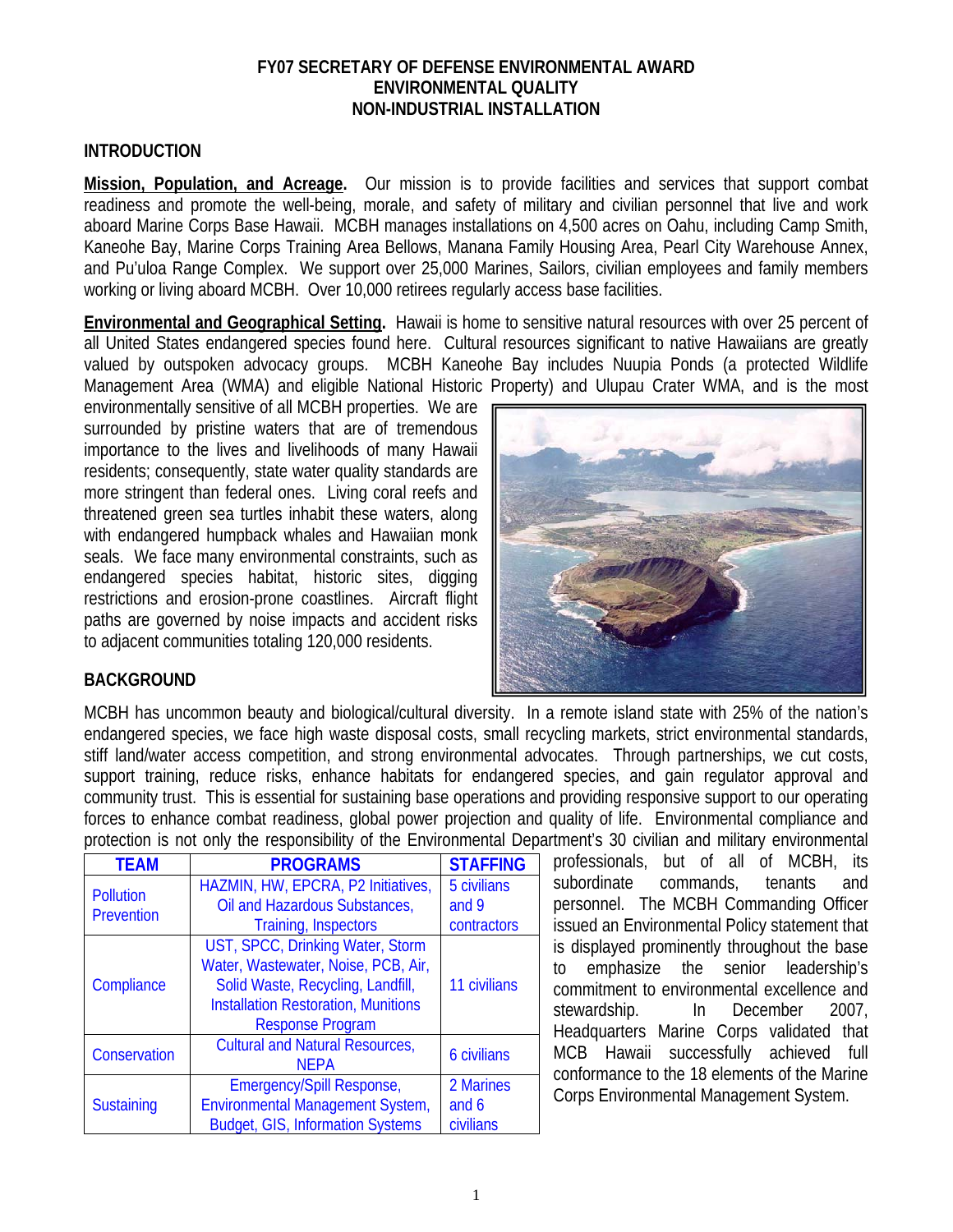**Environmental Plans and Permits.** MCBH keeps plans and permits updated to allow continued, unrestricted base operations. Our plans and permits are listed below with the date of the latest revision:

| <b>ENVIRONMENTAL PROGRAM PLANS AND PERMITS</b>   |               |                                              |               |  |  |
|--------------------------------------------------|---------------|----------------------------------------------|---------------|--|--|
| <b>Pollution Prevention Plan</b>                 | <b>Jul 05</b> | <b>Storm Water Pollution Management Plan</b> | Apr 03        |  |  |
| Spill Prevention, Control and Countermeasures    | <b>Aug 05</b> | Hazardous Chemical/Waste Management Plan     | <b>Dec 05</b> |  |  |
| <b>Pest Management Plan</b>                      | <b>Jan 07</b> | <b>Integrated Contingency Plan</b>           | Apr 07        |  |  |
| Solid Waste Management Plan                      | Mar 07        | <b>Landfill Operations Plan</b>              | Apr 07        |  |  |
| <b>NPDES Permit - Water Reclamation Facility</b> | Feb 07        | <b>NPDES Storm Water Permit Application</b>  | <b>Jul 06</b> |  |  |
| <b>Sanitary Landfill Permit Application</b>      | Apr 07        | <b>Noncovered Source Air Permit</b>          | May 07        |  |  |

# **PROGRAM SUMMARY – "Basewide Environmental Management System Integration and Sustainability"**

Our environmental achievements are worthwhile only if we can sustain these efforts through a successful, basewide Environmental Management System (EMS). In a 13 December 2007 letter, the Commandant of the Marine Corps) congratulated us for achieving EMS conformance to the 18 elements of the Marine Corps EMS.

**Policy.** The Commanding Officer signed our Environmental Policy, emphasizing senior leadership's commitment to environmental excellence, responsible stewardship, and continual improvements in environmental management.

**Goal Setting & Gap Analysis.** While we have met all DoD and USMC EMS implementation criteria, we will continue to conduct self-audits to identify gaps and set goals to improve our EMS performance. We conducted our first gap analysis in 2004 and completed our latest self-audit and improvement action item list in September 2007.

**Written Implementation Plan.** We established an EMS Implementation Plan of Action and Milestones to implement EMS base wide by 31 December 2005 and have revised it to address ECE and self-audit deficiencies.

**Aspect / Impact Analysis.** We identified and created an inventory list of the industrial work centers whose practices, products and services have the most impact to our environment. We prioritized each practice/aspect based on its impact to our environment and have set targets and objectives to mitigate these impacts.

**Stakeholder Involvement.** We rigorously identified all customers/stakeholders and environmental program regulatory drivers to ensure our environmental objectives and targets address all concerns.

**Training (Awareness, Executive, and Implementation Team).** We provided EMS Awareness training to all Environmental department personnel and established a team to lead MCBH EMS program implementation. We briefed executive staff about EMS and educated them on their roles and responsibilities to assist and support implementation. The EMS Implementation Team completed several phases of EMS implementation courses including Lead Auditor Training and successfully conducted an EMS Review and Internal Audit in September 2007. We also provide monthly EMS awareness training to practice owners and on-site contractors.

**Management Review Process.** We established procedures for our management review process, published it in our MCBH EMS Manual, and conducted our latest Management Review in November 2007.

**Sustainability.** We will sustain our efforts by integrating environmental requirements into all work processes. We revised and edited our Environmental SOP to provide clearer, more concise instructions for base personnel covering all environmental program areas. We will continue to conduct periodic work center inspections, SOP and awareness training, and specialized training. We have had successes and expect that the **best is yet to come**.

**Objective:** Renew non-covered air source permit with reduced regulatory restrictions.

¾ **Achievement:** Department of Health (DOH) renewed air permit and approved a tracking spreadsheet for more flexible usage of Corrosion Control Hangar coatings and faster DOH review for new coatings.

**Objective:** Reduce erosion impacts while also sustaining and enhancing mission critical training operations.

¾ **Achievement:** \$1M for completed studies and contracts for two design and one construction project to reduce erosion impacts on Kailua Bay and to sustain and enhance weapons range pistol/ rifle training.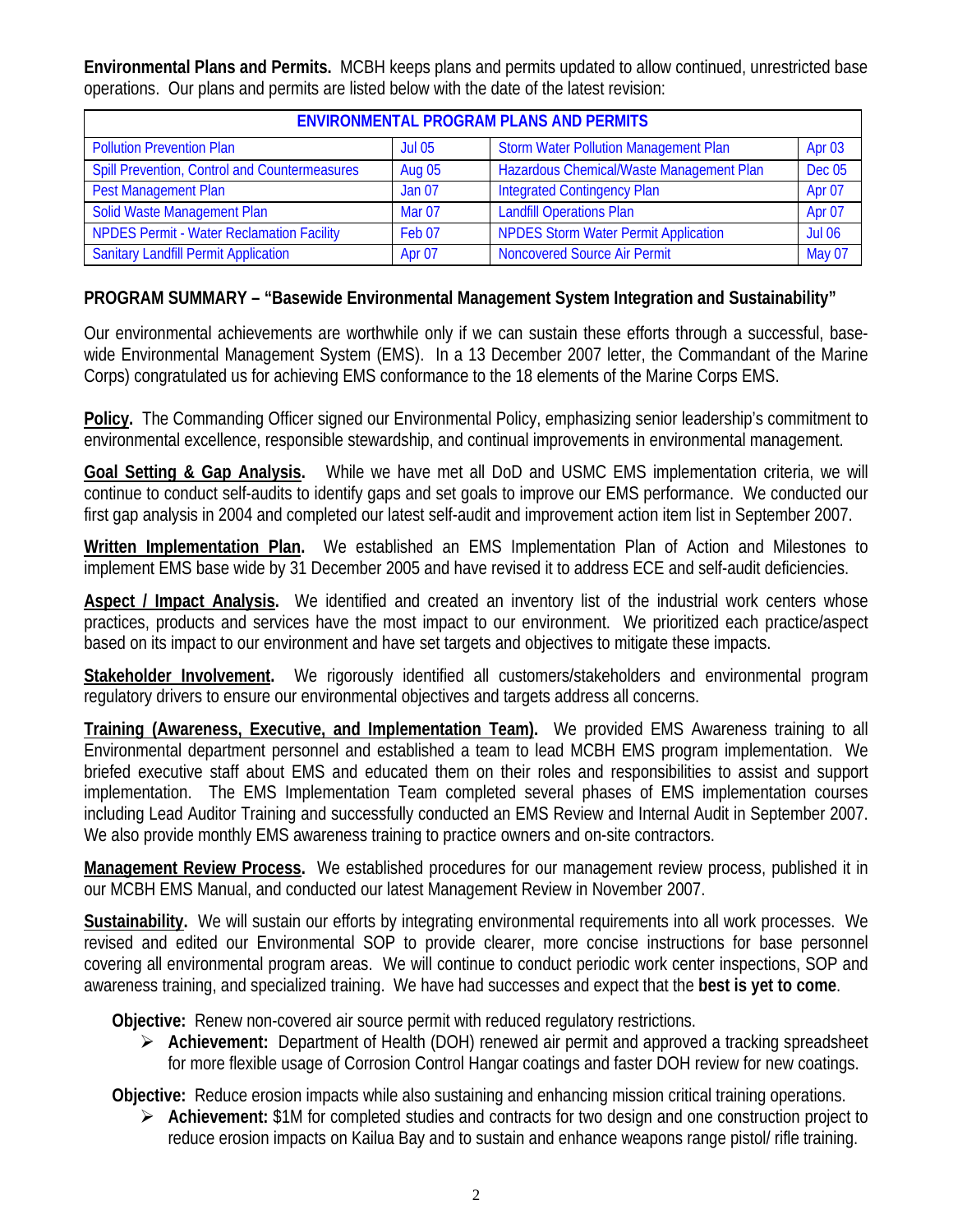# **ACCOMPLISHMENTS**

### **Pollution Prevention and Waste Reduction Efforts**

**Maintaining Permits and Compliance Records.** Complying with regulations governing wastewater generation, storm water discharges, solid waste disposal, and air emissions is essential if we are to maintain our full operational capability, maximize training opportunities and enhance community support. We meet DOH storm water and Water Reclamation Facility (WRF) NPDES permit discharge limits, solid waste landfill permit requirements, and noncovered source air permit emissions limits. DOH/EPA conducted Air, Landfill, Storm Water, Wastewater, UST and Hazardous Waste Compliance Inspections yielding no findings. We obtained DOH five-year permit renewals for the WRF (including a successful appeal to remove unreasonable copper and mercury testing), non-covered source air permit, and submitted renewal applications for Kaneohe Bay Landfill and Storm Water.

#### **Sampling / Monitoring Techniques.**

**Permit and Compliance Sampling** – We program automatic samplers to obtain storm water samples and wastewater samples at various locations and frequencies specified by our NPDES permits. In addition, we conduct semi-annual illicit connection surveys and facility inspections, promote best management practices (BMPs), and submit annual reports. We utilize a comprehensive coating usage spreadsheet for air permit compliance. We conduct regular solid waste dumpster inspections to ensure no hazardous waste and excluded materials enter our landfill in violation of our landfill permit. We inspect satellite accumulation areas (SASs) and pollution prevention (P2) equipment to maximize our P2 efforts while maintaining compliance with hazardous waste regulations.

**Soil and Ground Water Sampling** - MCBH currently has 9 former UST sites undergoing investigation, monitoring or remediation. Remedial Investigation and Release Response Reports have been prepared for 7 sites, and actions are being taken to implement groundwater and soil sampling at 5 sites and soil remediation at the 6<sup>th</sup> site. No further action has been recommended for the  $7<sup>th</sup>$  site. MCBH has a project underway to complete Remedial Investigation and Release Response Reports and conduct necessary remediation for the remaining 2 sites.

**Operating Plant / Facility Improvements.** We completed and awarded \$3M in design and construction projects to improve aging and inadequate facilities. Our WRF sludge-drying beds are being lined and repaired to improve dewatering efficiency and groundwater protection. We repaired oil-water separators to reduce the oil levels discharging to the WRF and completed a project to upgrade 7 large-capacity cesspools. We completed a design to reduce landfill erosion to sustain operations and comply with our landfill permit. The new CSSG-3 painting and depainting enclosure will reduce air emissions and improve vehicle maintenance and corrosion control. We installed containment and diversionary structures for the flight line and marina areas and expanded containment sumps for the flight line hot refueling pits to prevent fuel spills from reaching Kaneohe Bay's class AA waters. A newly constructed wetland lined with native plants reduced CSSG-3's vehicle maintenance compound flood risk.

### **Process Change / Source Reduction.**

**Innovative Soil Reuse Strategy** - At a critical phase of a \$50M construction project to replace 212 junior enlisted homes, extensive testing of soil on site, subsurface soil, and stockpiled soil detected chlordane levels above DOH guidance. Since the option to remove and dispose of over 15,000 cubic yards of soil and import clean soil would result in high costs and project delays, we conducted a risk assessment that supported soil reuse on site. Not only did this effective risk assessment strategy **save over \$3M, but it also avoided a 6 month delay in getting new homes to our deserving Marine families**. A risk assessment spreadsheet was developed and shared for use on all future Navy/ Marine Corps housing projects, and will continue to save the government much time and money.

**Pollution Prevention Initiatives** - We initiated the SKF Oil Check program at our largest Motor Pools to optimize oil usage and reduce purchase/disposal/recycling costs and time spent changing oil. We achieved \$20K savings with a fully automated heated paint-stripping tank for aircraft parts, on-site antifreeze recycling and a NoFoam Unit to eliminate Aqueous Film Forming Foam (AFFF) use during Aircraft Rescue and Firefighting vehicle weekly tests.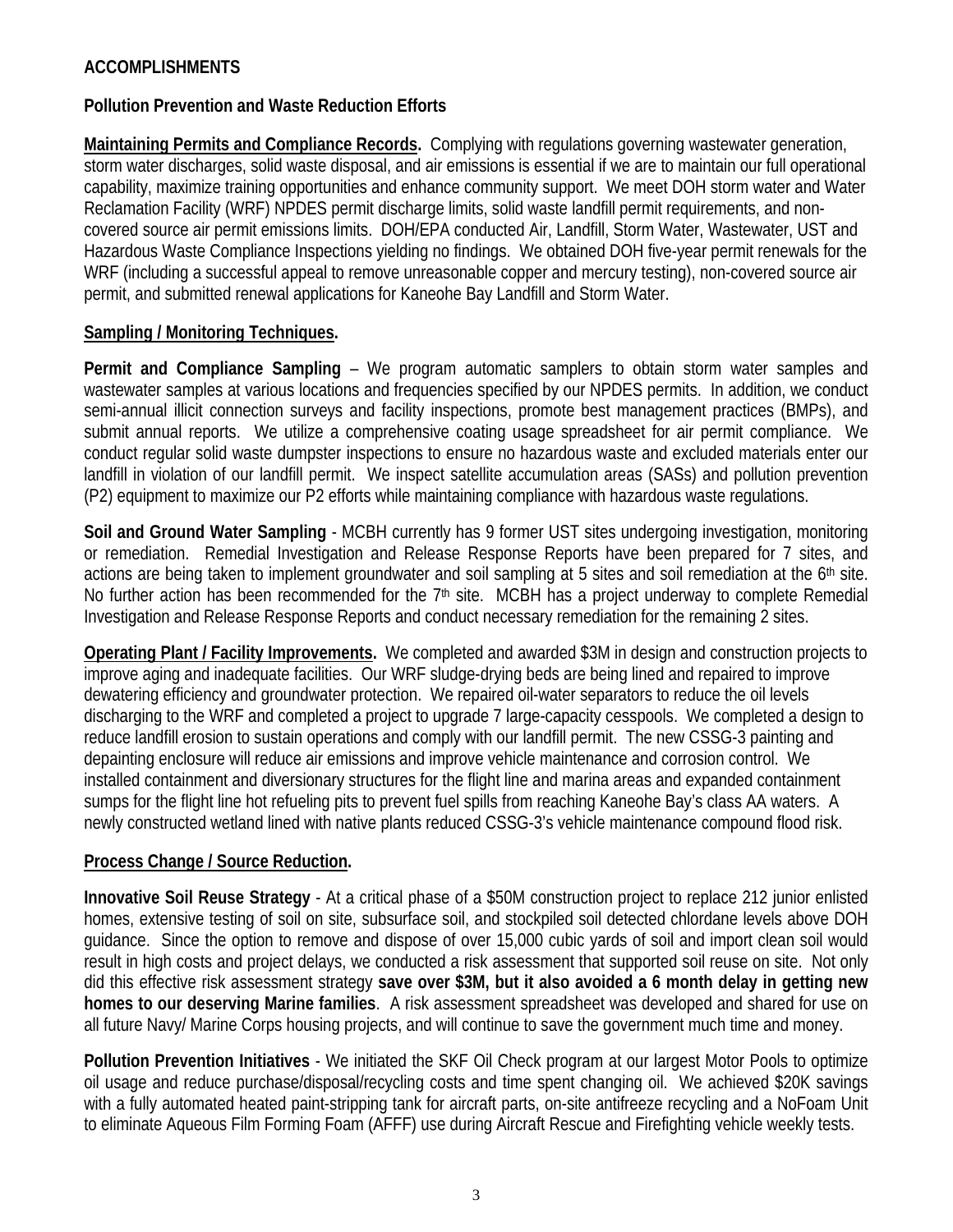# **Human Health Considerations.**

**Spill Response** - Transport and storage of fuel is critical to continued base operations and military readiness because catastrophic oil or hazardous substance spills could result in health and ecological impacts, reduced base operations or even base closure. Through annual Facility Response Team Training and weekly spill equipment deployment drills, we train our on-water response team to effectively protect the highly sensitive areas surrounding MCBH. We conduct annual large-scale Spill Management Team Training exercises with the State, City and County, Federal and Coast Guard agencies, and the community to enhance our spill response readiness. Our spill team is recognized as **one of the best in DoD** and the primary spill response team on the windward side of Oahu**.** 

**HAPs, VOCs, and Air Emissions Reduction** – Use of paint gun washers, particle counters for patch testing, steel grit blasters, high volume low pressure (HVLP) paint guns, antifreeze recyclers, plastic blast media and heated strip tanks for paint removal, aqueous parts washers and dry filter paint booths reduce or eliminate HAPs and VOCs emissions during painting and depainting, corrosion control, fluid change out, degreasing and surface cleaning.

**Drinking Water Protection** - We maintain an excellent record of compliance with Safe Drinking Water Regulations and distribute drinking water Consumer Confidence Reports. We purchase our water from the Honolulu Board of Water Supply, chlorinate and fluoridate it once it enters the base water system, and conduct weekly fecal coliform counts, test for tri-helomethanes and submit reports to DOH. Our results confirm that our water is safe to drink. Results of DoD mandated drinking water testing also confirmed that our water is non-detect for perchlorates.

# **Recycling Efforts and Accomplishments.**

**Recycling Brass**- MCBH Recycling Center continued their successful cooperative DOD partnership to use our brass deformer to process military shells, market the brass for sale and keep 25% of the revenues received. Other DOD agencies avoid investing in expensive equipment, providing deforming facilities, and training personnel which renders our facility's capability to deform military brass unique to Hawaii. In FY06-07, we processed 150,000 lbs. of USMC brass and 260,000 lbs. of Army brass to earn \$294,030.

**Recycling Total** - In addition to brass recycling, the recycling center collected 1246 tons of wood, appliances, aluminum cans, plastic and glass bottles, cardboard, white paper and newspaper and 760 tons of steel. In addition to diverting material from our landfill, the recycle center received \$250,000 in revenues for these materials.

**Furniture and Material Donations** – We strive to divert waste and benefit others in need. After the new base worship facility opened, MCBH donated 60 excess church pews from the old base chapel. We also donated 3000 excess, used blankets from the barracks linen exchange program to homeless agencies across the island of Oahu.

**Food Recycling** – MCBH diverted over 1,100 tons of food from the base landfill by recycling food waste from the Commissary, Enlisted Mess Hall, Officers' Club, Staff NCO Club, Enlisted Club, and Food Court vendors.

**New Recycling Initiatives** – We initiated efforts to increase our use of plastic for energy generation and for recycling, to partner with the Air Force to expand cardboard recycling, and to market new sources of scrap metal.

### **Reducing Funds Expended.**

**Water Conservation** - On the densely populated island of Oahu, water conservation is critical to preserving limited drinking water supplies. For over 30 years, MCBH has conserved water by using WRF effluent for golf course irrigation (estimated 2006-2007 savings of 116M gallons or \$255,000).

**Hazardous Material (HM) Inventory Management** – MCBH is committed to reducing environmental liability and costs by eliminating or reducing the use of HM. The Hazardous Materials Consolidation Program (HCP) consolidates HM base-wide, improves inventory control, reduces operating costs, and minimizes hazardous waste. Rapid HM order/delivery supports our Marines and Sailors in combat-ready, operational conditions. **In FY06-07 we saved \$1.64M by diverting over 106,000 lbs of HM from disposal**, redistributing the excess at no cost to units, and reducing the amount of effort (nearly 96,000 hours) expended by personnel managing HM.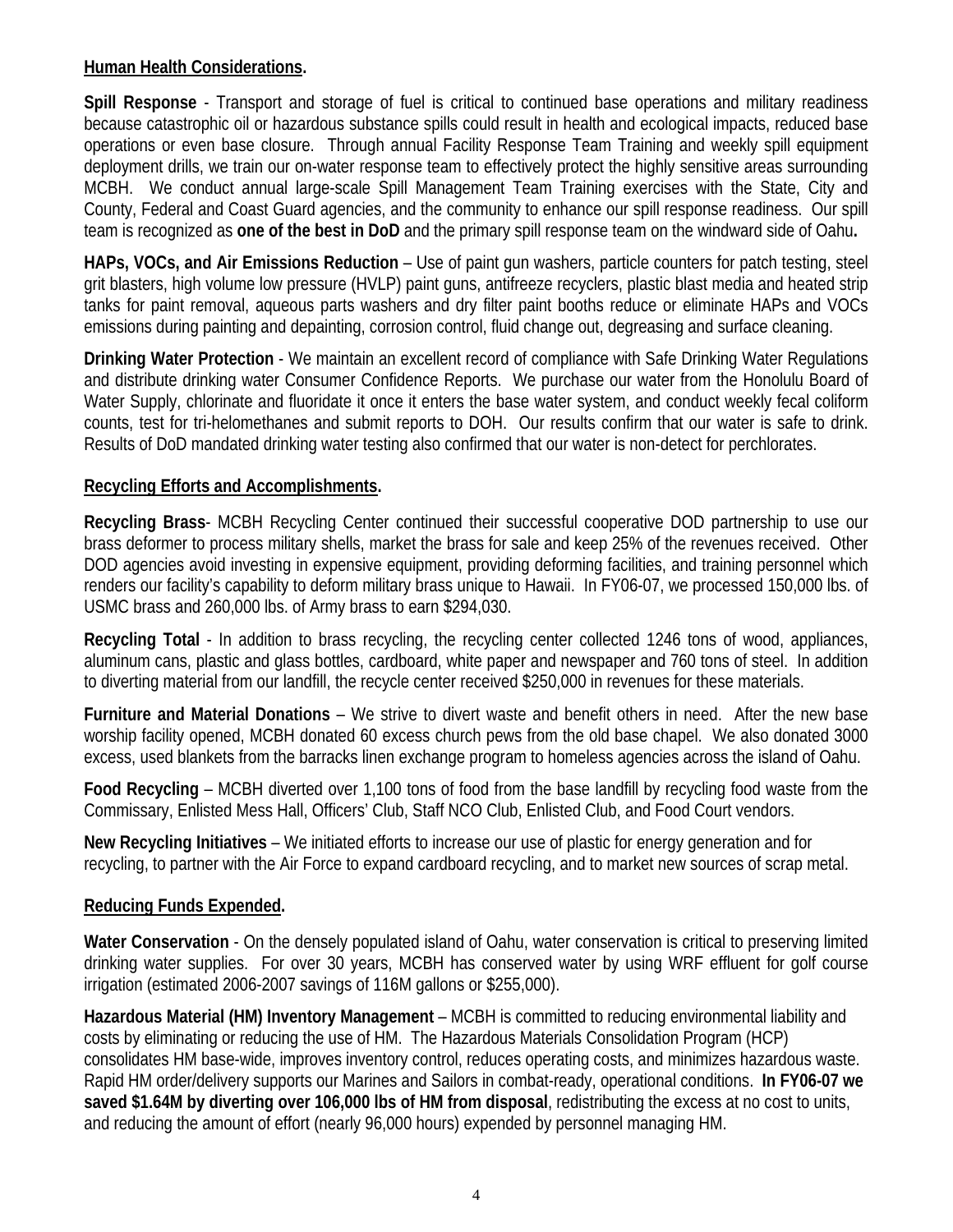# **Environmental Compliance Assessment and Management Program**

**Self-Assessments and Follow-Up.** We resolved deficiencies identified during the March 2006 headquarters Environmental Compliance Evaluation (ECE) of 39 media areas. We completed a 2007 self-audit and have programmed projects to address deficiencies. Many of the accomplishments of today are the result of identifying necessary corrective measures and taking appropriate actions.

**Interaction With Regulators Regarding Inspections, Notices of Violation (NOVs), Agreements, Fines and Penalties, and Other Regulatory Actions.** In 2006 and 2007, State DOH and EPA conducted UST, Storm Water, Wastewater, Air, Landfill and Hazardous Waste Compliance Inspections yielding no findings.

**Budget Data to Illustrate Adequate Funding.** Our annual budget averages \$4-5 million including operational expenses, training, maintenance, service contracts and compliance projects funded through our operating budget, centralized management environmental projects (CMEP) and interservice support agreements. We obligate funds promptly, carefully monitor execution and evaluate our budget needs periodically and request operating budget supplements and CMEP funding as necessary. We identified our budget requirements through 2015 in POM10.

**Sustainable Operations and Programs.** MCBH strives to sustain and enhance military readiness for base and tenant activities while ensuring compliance with environmental regulations. This is the primary goal of our base EMS (see page 2). We utilize upfront planning to ensure that resident and transient unit **training activities remain environmentally compatible while fulfilling mission requirements**. Major actions accomplished include: developing Geographic Information System (GIS) training map overlays of sensitive resource areas, working closely with state regulators and cultural and natural resource trustees, advising training units on environmental "do's and don'ts" and following up with periodic inspections. This enabled base, tenant, and visiting commands to conduct realistic training with minimal environmental impacts, including the following training exercises:

- III MEF exercises at Pohakaloa Training Area / Weekly training at Ulupau Weapons Range
- Small unit exercises at MCTAB / Small arms training at Puuloa Range Facility
- Small SOC Sustainment Training for 11<sup>th</sup>, 13<sup>th</sup>, and 15<sup>th</sup> MEU elements / RIMPAC Exercises
- SOCPAC's Operation Bantam Runner for 1st Battalion, 1st Special Forces group, 353rd Special Operations Squadron, Naval Special Warfare Unit-1, and III MEF, SOTG forces

**Training and Outreach Programs.** MCBH provides base military and civilian personnel with a solid foundation of basic and specialized environmental knowledge and skills through the Comprehensive Environmental Training and Education Program to ensure compliance with regulations and safety of personnel and natural resources. Over 5000 Marines, Sailors, Civilians, on-site Contractors, and family members aboard MCBH facilities received environmental awareness training. Topics covered included the MCBH Environmental Management System, the Commanding Officer's Environmental Policy, Natural and Cultural Resources, Recycling and Solid Waste, Pollution Prevention, Hazardous Material and Waste, Spill Response, and the National Environmental Policy Act. We also host Civil Engineer Corps Officers School (CECOS) classes and other training. Unit commanders receive overview briefs at our Senior Leaders Course and shop level coordinators receive in-depth training at our SOP Training Classes. We publicize HAZMIN, Recycling and Reuse Center efforts through base newspaper and local television. We have an active outreach program at our base school to enlist a new generation of diligent recyclers.

# **Effective Use of Funds**

**In-House Effort vs. Contractor Effort** – MCBH staff saved over \$60K by preparing annual EPCRA reports and landfill permit renewal application/Landfill Operations Plan. EMS full-conformance efforts were accomplished with in-house staff effort and knowledge with no additional contractor costs. A DoD/DOH partnership resulted in \$25K cost savings to implement and maintain the Compliance Assessment Tracking and Training System (ECATTS).

**Alternate Landfill Daily Cover** – We conducted a successful pilot test from April until August 2006 to use mulch (chipped wood and green waste) as an alternative daily landfill cover material. DOH approved our use of mulch as an alternative cover which will increase our green waste diversion and reduce costs to purchase soil.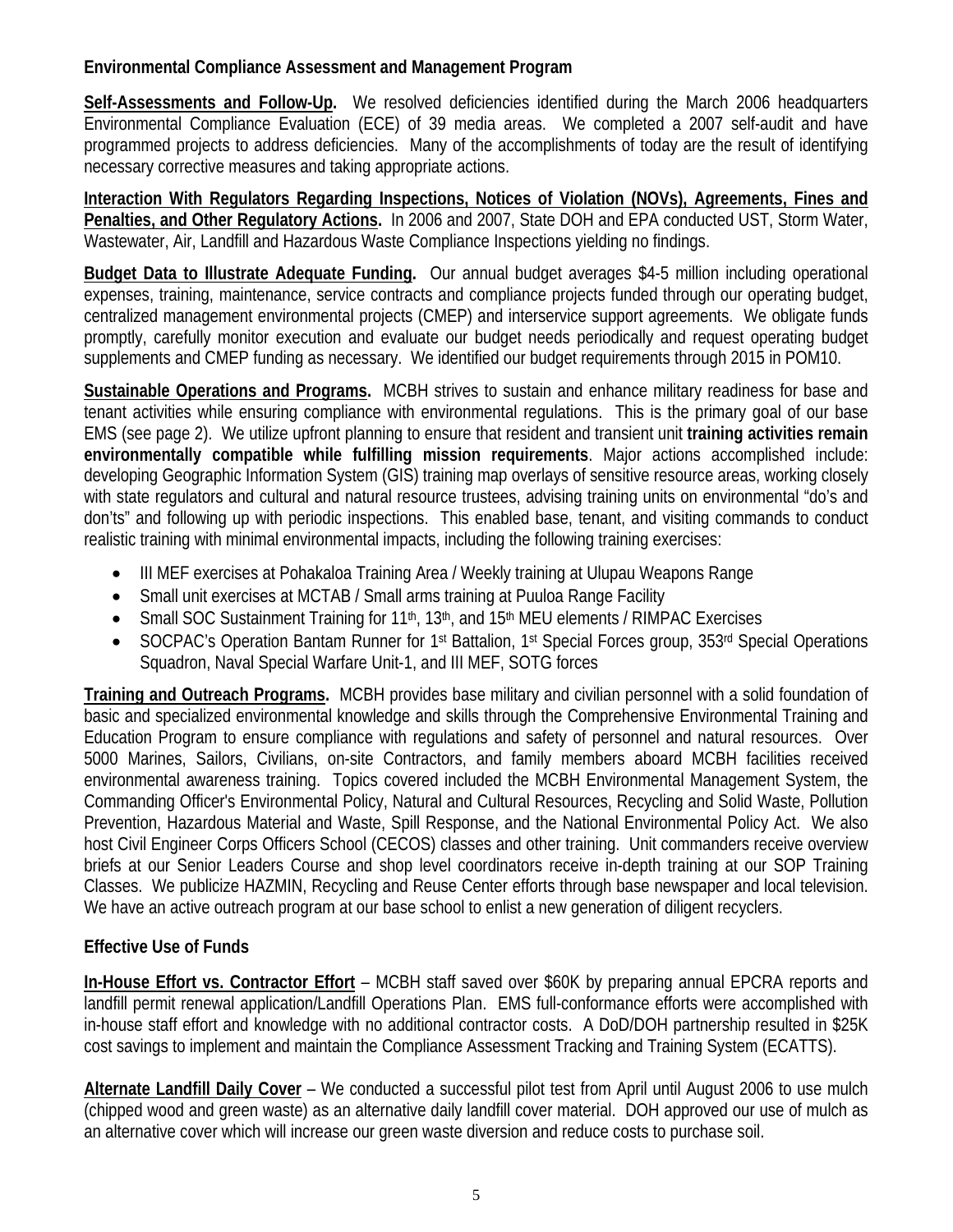# **Community Relations**

**Community Involvement and Activities, and Affiliation With Civic and Local Organizations.** We plan current and future use of Kaneohe Bay resources in the Kaneohe Bay Regional Council and discuss community issues at monthly Civilian-Military Council meetings. Our Marines repair local public school buildings/grounds and read to school students. We held the 25<sup>th</sup> anniversary of annual "Mud Ops" training maneuvers in Nu'upia Ponds, resulting in better habitat for endangered birds, better training for AAV operators, and extensive positive press coverage. In 2007, we completed an environmental restoration community involvement plan (CIP) and established a restoration advisory board (RAB) for the Waikane Valley munitions response program. We held two open house meetings, a RAB orientation meeting, two official RAB meetings and a site visit. We developed a RAB Operating Charter, described the RAB process, presented the study and cleanup phases of the munitions response program, updated the RAB on our Site Inspection work plan, and most importantly responded to community concerns and comments.

### **Cooperation With Federal, State, Local Agencies, Organizations, and Academic Institutions.**

MCBH serves on the Local Emergency Planning, State Emergency Response, and U.S. Coast Guard Committees for spill response planning, drills and exercises. We hold quarterly Hawaii Pollution Prevention Partnership meetings with State, Army, Navy, and Air Force personnel to develop economical and innovative solutions to compliance issues. We joined a unique interagency/industry spill response "Clean Islands Council" coop, enabling access to a response center, specialized personnel, the state's best equipment, and spill drill assistance. We host secure facilities and volunteer access for a non-profit marine mammal stranding program to help stranded whales and dolphins be rehabilitated or humanely destroyed. State-subsidized Oahu Island Invasive Species Committee fieldworkers regularly help MCBH staff monitor and remove invasive Ft. Grass from training lands to reduce the threat of brushfires. We partnered with DoD agencies and DOH regulators to improve contractor compliance at our installations with the ECATTS web-based training program.

**Environmental Education Efforts.** We hosted over 700 visitors in outreach events to showcase our sustainability efforts. Visitors included community organizations (Sierra Club, Boy Scouts), State regulators, NOAA, DoD VIPs, scientists, and university students. We actively coordinate and participate in beach clean-ups, Special Olympics, and community enhancement projects. We hold base school recycling coloring contests and America recycles day paper drives to motivate our children to recycle. Our base newspaper, *Hawaii Marine,* publicizes implemented reuse and waste minimization efforts, HAZMIN Center and Recycling Program achievements, Energy Management Program energy savings, and Earth Day event celebrations. Since the *Hawaii Marine* is distributed island-wide, it informs a large audience of our successes and encourages stakeholder interaction and involvement.

**Compliance with E.O. 12898.** We established a community involvement program within our installation restoration and munitions response programs. We interviewed neighborhood board chairpersons, Native Hawaiian groups, civic leaders and environmental groups to determine how to best reach out to the community and to determine whether minority, low-income and other disadvantaged groups are being treated fairly.

### **National Environmental Policy Act (NEPA)**

Proposed actions vital to base operation, combat readiness and quality of life were reviewed with the majority (168) being approved at the categorical exclusion (CATEX) level. **No Environmental Impact Statements** (EIS) were needed due to effective mitigation and flexibility in project planning and design. Environmental Department staff with local area expertise reviewed environmental assessments (EAs) prepared by other departments and outside agencies for projects involving MCBH property. Subject matter experts facilitated, and in some cases were able to expedite the interagency consultation process on behalf of the action proponents because of credibility and amicable working relationships developed over the years with regulatory agencies. MCBH completed the Housing PPV Phase 4 EA, reviewed draft Navy MMA EIS (4 iterations), and provided environmental planning guidance and scoping for five G-3 Range Improvement Project EAs, Marine Corps Expansion (202K) MCBH EA, III MEF HQ Relocation to Hawaii EA, and MILCON P-749/750 BEQ EA.